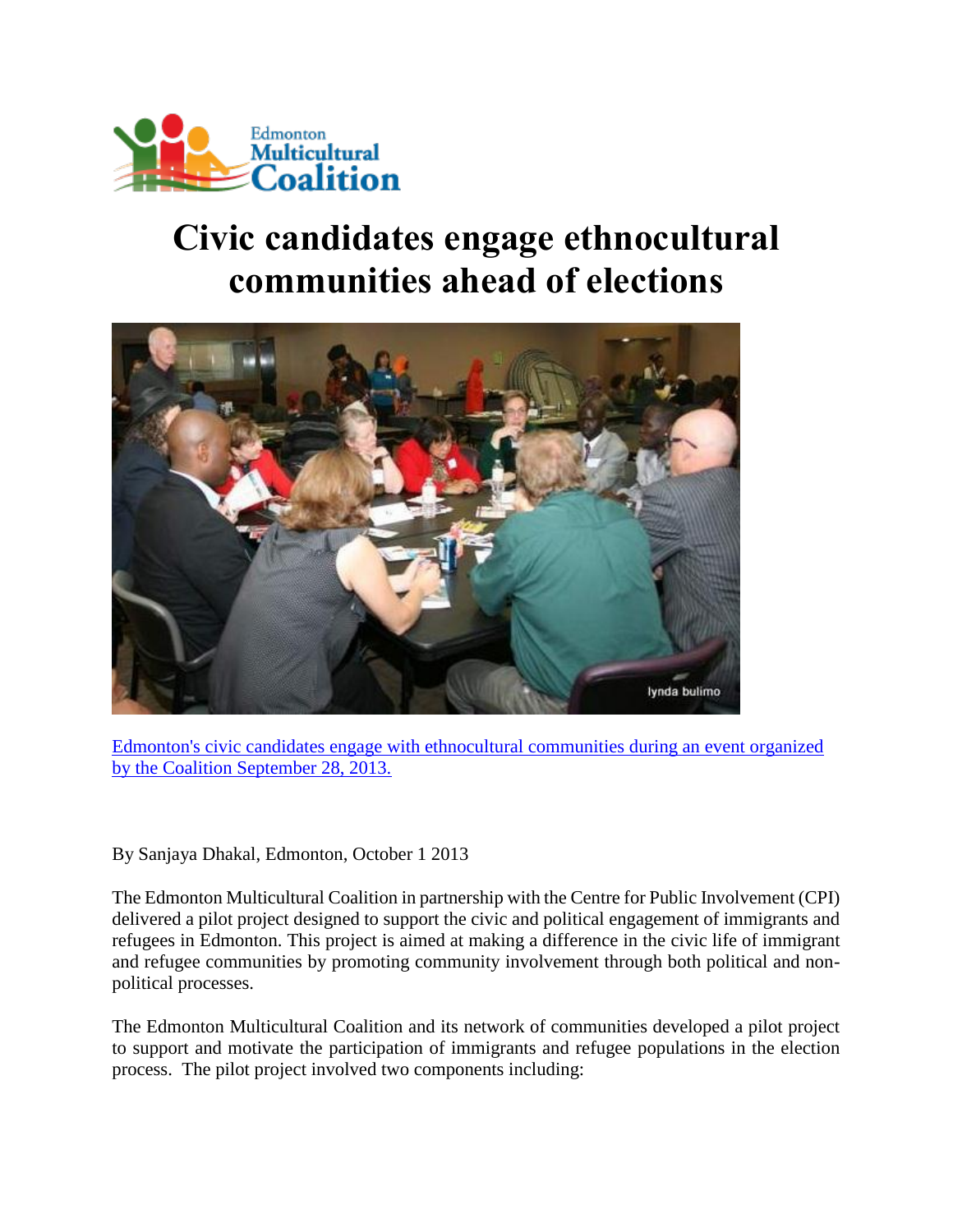- 1. Civics 101 was an educational workshop that provided participants with the tools and opportunities to understand government in Canada on municipal, provincial and federal levels. This workshop was also designed to increase the knowledge of participants of all the ways to be involved civically including elections. The civics 101 event took place at Stanley A. Milner Library, Churchill Square, Edmonton on September 14, 2013.
- 2. Civics 102 was an Open Space forum designed for participants to have a dialogue with candidates who are running in the Edmonton Municipal Election, taking place on Monday October 21, 2013. The civics 102 event took place at Stanley A. Milner Library, Churchill Square, Edmonton on September 28, 2013. It provided a unique engagement opportunity for ethno-cultural community members to interact with mayoral and ward (councillor) candidates.

The participants generally discussed issues within the city and then with their specific ward councillors, sharing information and concerns about the different wards. Participants raised their concerns on pot hole, education, affordable housing/rent, LRT/Metro/Capital line extension, city taxes, snow-plowing, etc. and requested candidates' to have them on their agenda. This forum also served as a platform for the electoral candidates to hear the priorities of hard-to-reach multicultural communities. The reactions and feedback from the two forums indicated that multicultural communities are very receptive to such interactions and information sessions which enlighten them on the governance structure of the city, province and federal body.



[EMC's executive director, Mrs Dianna Fondo \(2nd right\) with EMC's Injera Program](http://www.emcoalition.ca/wp-content/uploads/2013/10/diana_sanjaya.jpg)  [Coordinator, Sanjaya Dhakal \(right\) posing with attendees during the Civic Engagement event](http://www.emcoalition.ca/wp-content/uploads/2013/10/diana_sanjaya.jpg)  September 28 2013. The event's aim was to sensitize ethnocultural communities on the power of